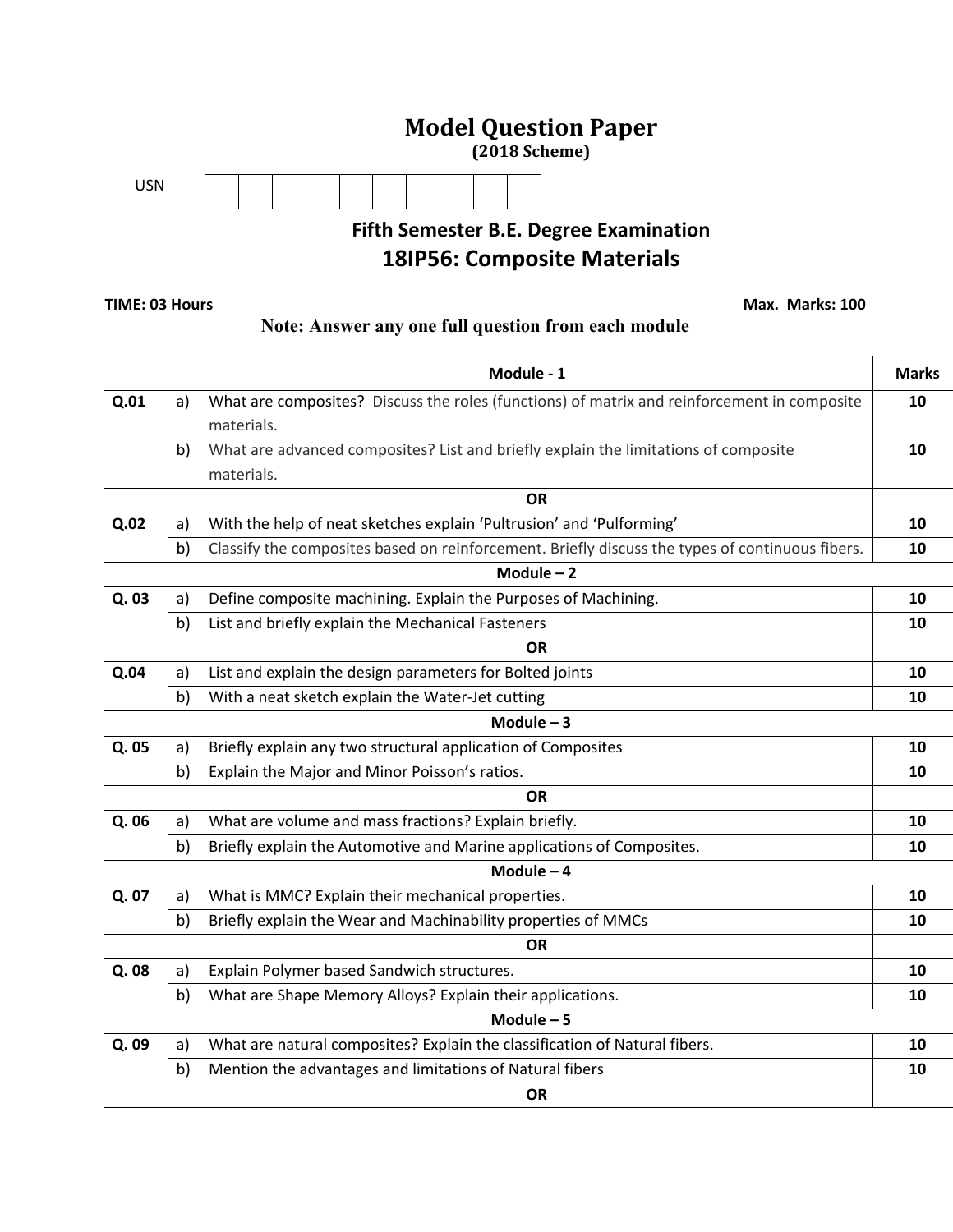|  | $\vert$ <b>Q. 10</b> $\vert$ a) $\vert$ With neat sketches, explain the Jute, Sisal, and Bamboo fibers. |  |
|--|---------------------------------------------------------------------------------------------------------|--|
|  | $\vert$ b) List and explain the applications of the Natural Composites                                  |  |

# **Model Question Paper**

**(2018 Scheme)**



# **Fifth Semester B.E. Degree Examination 18IP56: Composite Materials**

**TIME: 03 Hours Max. Marks: 100** 

### **Note: Answer any one full question from each module**

|       |    | Module - 1                                                                          | <b>Marks</b> |
|-------|----|-------------------------------------------------------------------------------------|--------------|
| Q.01  | a) | What are composites? Explain the classification composites.                         | 10           |
|       | b) | List and briefly explain the characteristics of composite materials.                | 10           |
|       |    | <b>OR</b>                                                                           |              |
| Q.02  | a) | With the help of neat sketches explain the hand lay-up technique.                   | 10           |
|       | b) | With a neat sketch explain filament winding process.                                | 10           |
|       |    | Module $-2$                                                                         |              |
| Q. 03 | a) | What is composite machining? Explain the different types of machining operations.   | 10           |
|       | b) | What is adhesive bonding? Explain the design guidelines for adhesive bonding.       | 10           |
|       |    | <b>OR</b>                                                                           |              |
| Q.04  | a) | Explain the Challenges faced during machining of composites                         | 10           |
|       | b) | With a neat sketch explain the LaserJet cutting                                     | 10           |
|       |    | Module $-3$                                                                         |              |
| Q. 05 | a) | List the structural applications of composites and briefly explain any two of them. | 10           |
|       | b) | Explain the Major and Minor Poisson's ratios.                                       | 10           |
|       |    | <b>OR</b>                                                                           |              |
| Q. 06 | a) | What are volume and mass fractions? Explain briefly.                                | 10           |
|       | b) | Derive the equation for transverse and shear modulus for composites.                | 10           |
|       |    | Module $-4$                                                                         |              |
| Q. 07 | a) | What is MMC? Explain their mechanical properties.                                   | 10           |
|       | b) | Briefly explain Wear and Machinability properties of MMCs                           | 10           |
|       |    | <b>OR</b>                                                                           |              |
| Q.08  | a) | Explain shape and distribution of particulates on properties of composites.         | 10           |
|       | b) | Define Shape Memory Alloys. Explain their applications.                             | 10           |
|       |    | Module $-5$                                                                         |              |
| Q.09  | a) | What are Natural composites? Explain the Characteristics of Natural fibers.         | 10           |